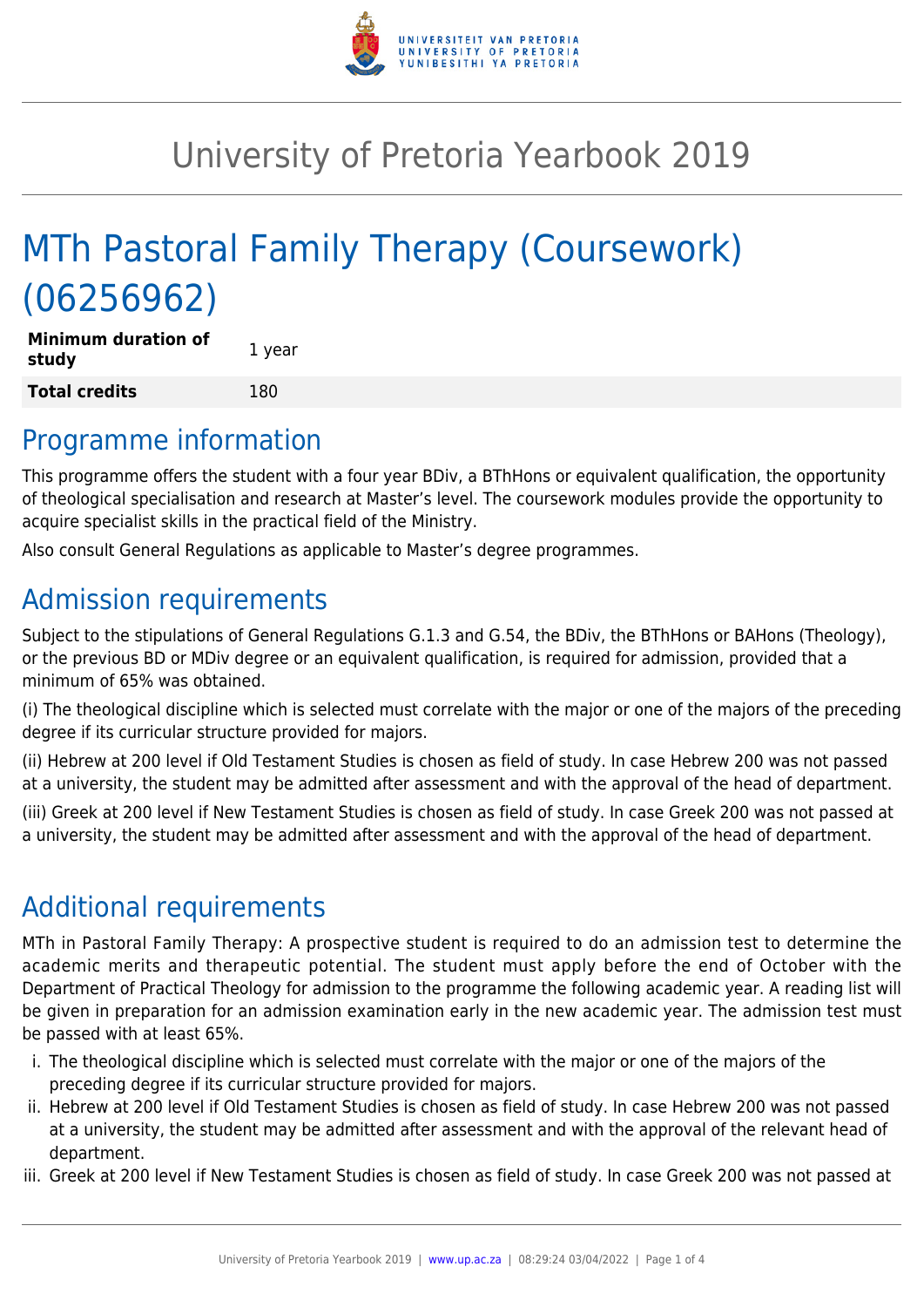

a university, the student may be admitted after assessment and with the approval of the relevant head of department.

# Examinations and pass requirements

A subminimum of 50% is required in the examination. At least 50% is required as a pass mark for the minidissertation or dissertation.

The stipulations of G.39.11 regarding pass requirements for dissertations apply with the necessary changes to mini-dissertations.

Mini-dissertations are evaluated and examined in accordance with the stipulations set out in a study guide, which is available on request from the various departments.

#### **Examination regulations applicable to all master's degrees in the faculty**

A master's degree is conferred on a student by virtue of an examination, or an examination and a dissertation, or an examination and a mini-dissertation, or a dissertation. Examinations may be written and/or oral. A percentage mark is given provided that the passmark is at least 50% and at least 75% as a pass with distinction.

# Research information

#### **Seminar work and mini-dissertation**

In the case of seminar work and a mini-dissertation, the proposed title must be submitted for approval to the Research Committee via the Supervisor and the relevant head of department before a student may commence with the writing of the mini-dissertation.

#### **Article for publication**

Unless Senate, on the recommendation of the supervisor, decides otherwise, a student, before or on submission of a dissertation, must submit at least one draft article for publication in a recognized academic journal and in the case of a thesis, must submit proof of submission of an article issued by an accredited journal, to the Head: Student Administration.

The draft or submitted article, as the case may be, should be based on the research that the student has conducted for the dissertation/thesis and be approved by the supervisor if the supervisor is not a co-author. The supervisor shall be responsible for ensuring that the paper is taken through all the processes of revision and resubmission, as may be necessary. Conferment of the degree may be made subject to compliance with the stipulations of this regulation.

## Pass with distinction

In order to pass with distinction, a weighted average (GPA) of at least 75% in the examination of the coursework and 75% for the mini-dissertation must be obtained.

# General information

#### **Registration for postgraduate programmes**

#### **1. Concurrent registration for a second postgraduate programme**

No student is allowed to register for more than one postgraduate programme concurrently, except where the student's academic record warrants it and with the Dean's approval. Continuation of study for the second postgraduate programme will be subject to favourable progress reported by the heads of department in the Faculty of Theology. However, no student will be allowed to participate in examinations for a second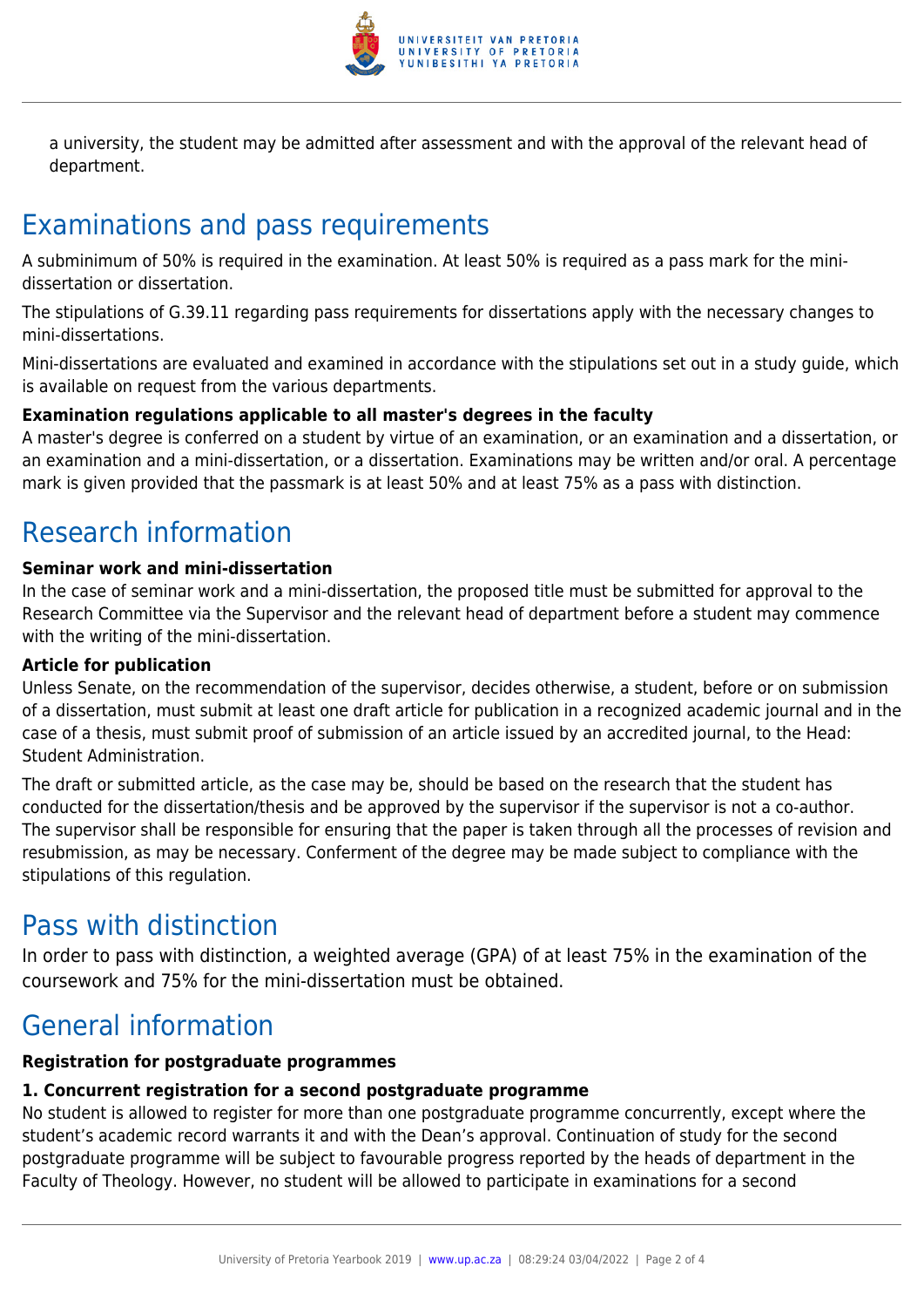

postgraduate programme in another faculty during the examinations of the Faculty of Theology.

#### **2. Renewal of registration**

Students of the University are registered for one year of study. After an academic year has expired, students wishing to continue their studies at the University must renew their registration and pay such fees for renewal of registration as prescribed.

No interruption may occur in a postgraduate student's registration for a postgraduate study programme. Should a student interrupt his/her studies, such a student will upon re-registration be liable for the full fees applicable to the degree programme.

If a student interrupts registration for the postgraduate programme and it is not renewed within four years of the first registration, the credits obtained will no longer be valid. The student should repeat the modules already passed.

A student for an honours degree must complete his or her studies within two years. Under special circumstances, the Dean, on the recommendation of the relevant head of department, may give approval for a limited fixed extension of this period.

A master's degree is conferred on a student only if at least one year has expired after obtaining the qualifications required for master's study.

A doctorate is conferred on a student only if at least 12 months since registration for the doctorate at this University have expired. Subject to other faculty regulations, a student for a doctorate must complete his or her studies within three years after first registering for the degree. Under special circumstances, the Dean, on the recommendation of the relevant head of department, may give approval for a limited fixed extension of this period.